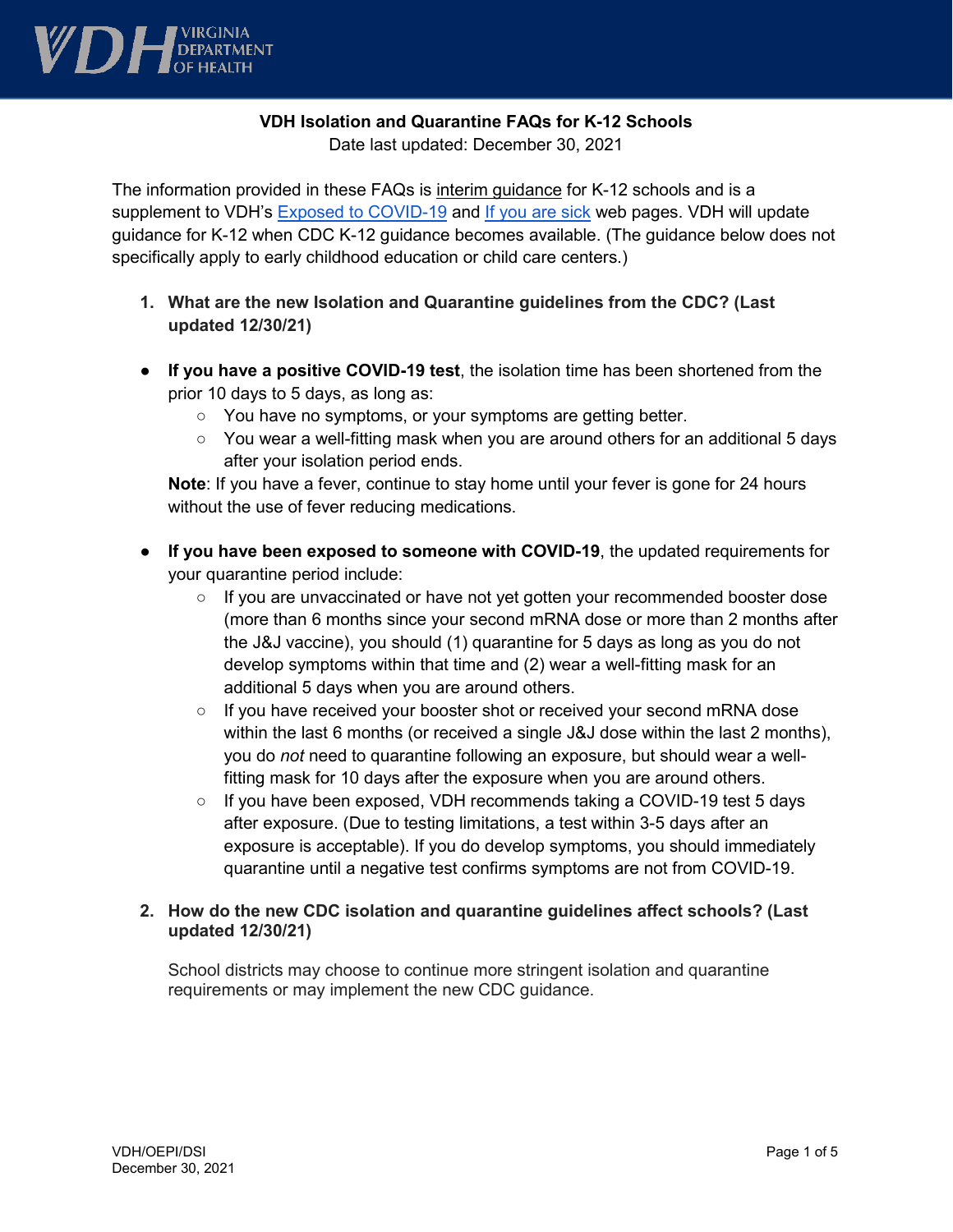

In the absence of updated guidance from CDC, VDH recommends the following interim guidance to address specific situations:

- The new guidelines apply to K-12 settings when individuals can properly and consistently mask for an additional 5 days after ending their 5 day isolation or quarantine.
- For isolation (people with confirmed or suspected COVID-19):
	- If an individual is unable to consistently and correctly wear a mask (e.g., young children, developmental issues, etc.), they should isolate at home **for the full 10 days**.
- For quarantine (certain people exposed to someone with COVID-19):
	- If an individual is unvaccinated or has not yet received their recommended booster dose (more than 6 months since the second mRNA dose or more than 2 months after the J&J vaccine), and is unable to consistently and correctly wear a mask, they should quarantine at home **for the full 10 days**.
	- In the absence of further guidance from CDC, if a child was fully vaccinated more than 6 months ago, but is not currently eligible to receive a booster (specifically children aged 12-15 years), they should follow the previous guidance for fully vaccinated individuals, which does not require them to quarantine after an exposure. They should wear a well-fitting mask for 10 days. VDH is making this interim recommendation balancing disruptions to in-person learning with the risk of transmission.

# **3. Do VDH and all of its local health departments recommend quarantine for unvaccinated and not fully vaccinated school-age children? (Last updated 12/30/21)**

Yes. VDH recognizes that there are some situations in which individuals are not able to comply with quarantine. However, quarantine remains the best practice and safest option.

The VDH recommendation is that school-age children should quarantine. If an individual is unable to quarantine, VDH is not able to enforce it. Feasibility of quarantine is a decision that must be made in consultation between families and schools, and must include the student's ability to correctly and consistently use well-fitting masks and obtain recommended testing.

# **4. How should lunch time be handled for children who are in the 6-10 day period after isolation or quarantine? (Last updated 12/30/21)**

Children who are in the 6-10 day period after isolation or quarantine should ideally be 6 feet away from others during meals and snacks, or other unmasked periods. To ensure confidentiality, VDH recommends that all students maintain 6 feet of distance between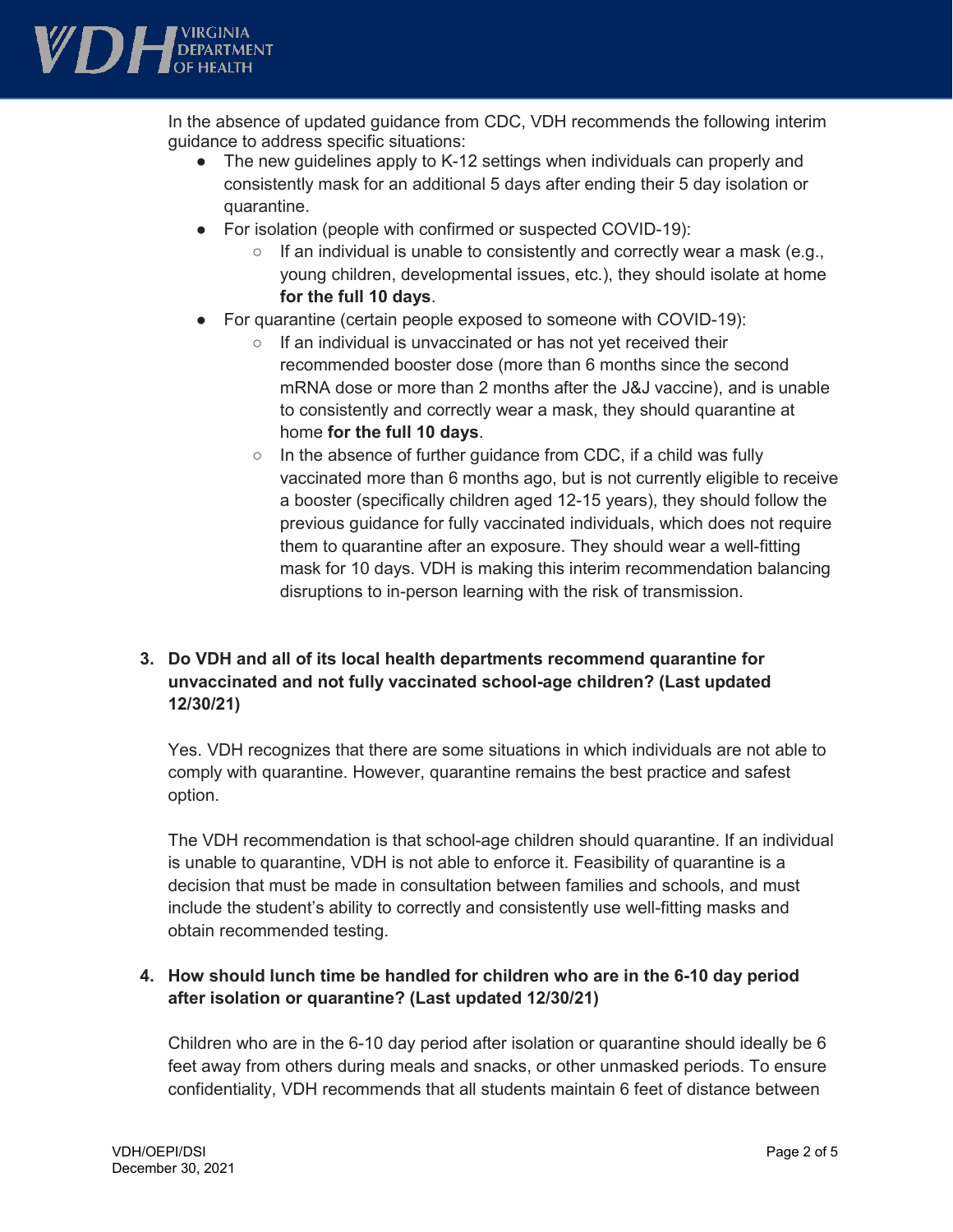

each other during unmasked periods. If a child with COVID-19 is in the 6-10 day isolation period and they spend greater than 15 minutes unmasked and less than 6 feet from others (i.e. 6 feet is not feasible), then the other individuals are considered close contacts and will need to follow the quarantine protocol.

## **5. Should school aged children refrain from participating in sports until after Day 10 of isolation and quarantine? (Last updated 12/30/21)**

Individuals can participate in sports as long as they can adhere to strict mask usage on days 6-10, including during play. If strict mask use is not possible, participating in sports should be delayed until after day 10 of isolation or quarantine.

Schools and families should be aware that team sports or other extracurricular activities, especially indoor activities involving shouting or singing, increase the risk of SARS-CoV-2 transmission.

### **6. Is a person considered to be infectious on days 6-10 of the isolation period? Should their close contacts at day 6-10 be identified and quarantined? (Last updated 12/30/21)**

Based on information provided by the CDC, yes, a person is considered to be infectious on days 6-10 of the isolation period. Strict mask use is intended to minimize the risk present on days 6-10. According to the CDC, the majority of SARS-CoV-2 transmission occurs *early* in the course of illness, generally in the 1-2 days prior to onset of symptoms and the 2-3 days after.

An individual identified as a close contact of a person in days 6-10 of the isolation period would ideally be identified and quarantined. However, given an expected surge in cases, the ability for contact tracers to keep up with the number of investigations is expected to be exceeded. Given that transmission risk is highest earlier in the course of illness, contact tracing should not focus on those individuals who had contact with a person on days 6-10 of the isolation period. VDH currently recommends that individuals that come into contact with someone under isolation on days 6-10 NOT be considered a close contact, as long as both the case and the person being exposed consistently and correctly wore masks. VDH recognizes that transmission is still possible on days 6-10, especially without proper mask use, but must balance the ability to perform contact tracing with the exposures that are highest risk.

# **7. If a child who has recently tested positive for COVID-19 is exposed again, does the child need to quarantine or be re-tested? (Last updated 12/30/21)**

CDC currently does not provide clear guidance on the quarantine recommendations for unvaccinated individuals who tested positive for COVID-19 within the last 90 days. CDC is expected to continue to update its guidance and provide more clarity on this topic.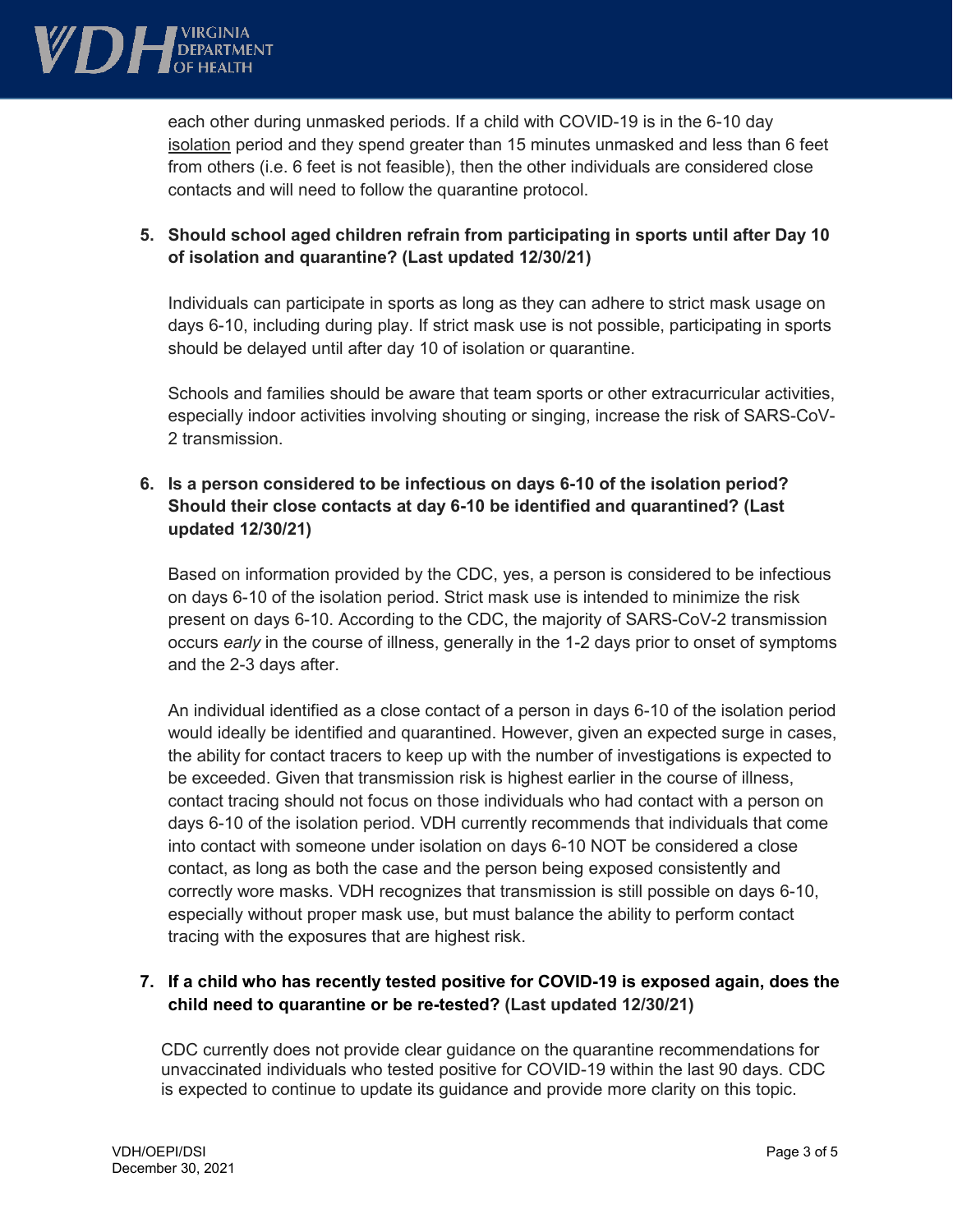

Previous VDH guidance stated that unvaccinated children who had tested positive for COVID-19 within the last 90 days and were exposed again did not need to quarantine, as long as they continued to mask, and isolated immediately if symptoms developed. Early data indicates that prior infection with COVID-19 may not provide immunity against the Omicron variant, therefore it is unclear if the 90 day exemption from quarantine is still applicable for unvaccinated individuals. However, in the absence of updated guidance from CDC, the previous VDH guidance may be applied. Fully vaccinated (and boosted, if recommended) students and staff are exempt from quarantine, but should wear a mask for 10 days and get tested on day 5, if possible. VDH is making this interim recommendation balancing disruptions to in-person learning with the risk of transmission.

### **8. Will unvaccinated students or staff who exhibit COVID-19 symptoms be required to show a negative COVID-19 test to return to school or work? (Last updated 12/30/21)**

CDC and VDH do not recommend requiring a negative COVID-19 test in order for unvaccinated students or staff to return to school. All individuals, regardless of vaccination status, with suspected or confirmed COVID-19 should stay home and physically distance from others for *at least 5 days followed by strict mask use for an additional 5 days*. Individuals who have a fever should continue to stay home until their fever has resolved for 24 hours without the use of fever-reducing medicine and other symptoms have improved. Individuals who are unable to mask, should isolate at home for the additional 5 days (for a total of 10 days.)

#### **9. Have the mask recommendations changed? What are ways to improve mask fit? (Last updated 12/30/21)**

Mask recommendations have not changed. There are a number of strategies that can be utilized to improve mask fit.

Make your mask fit and work better

- Use a mask that fits snugly over your nose, mouth, and chin without gaps
	- Choose a mask with a nose wire
	- Use a mask fitter or brace
- Add a layer of material
	- Use a cloth mask with two or more layers of washable, breathable fabric
	- Wear a disposable mask under a cloth mask
- Knot and tuck ear loops of a 3-ply mask

Choose the right mask

- Do not use a mask made of non-breathable materials (plastic, leather, etc.) or mesh
- Do not combine two disposable masks
- Do not combine a KN95 with any other mask

Good to know

- Masks are not a substitute for physical distancing
- Masks protect the person wearing the mask as well as others
- Face shields, a scarf or cold weather headwear are not a substitute for a mask
- Masks with one-way valves or vents are not recommended
- After use, throw away disposable masks and launder cloth masks